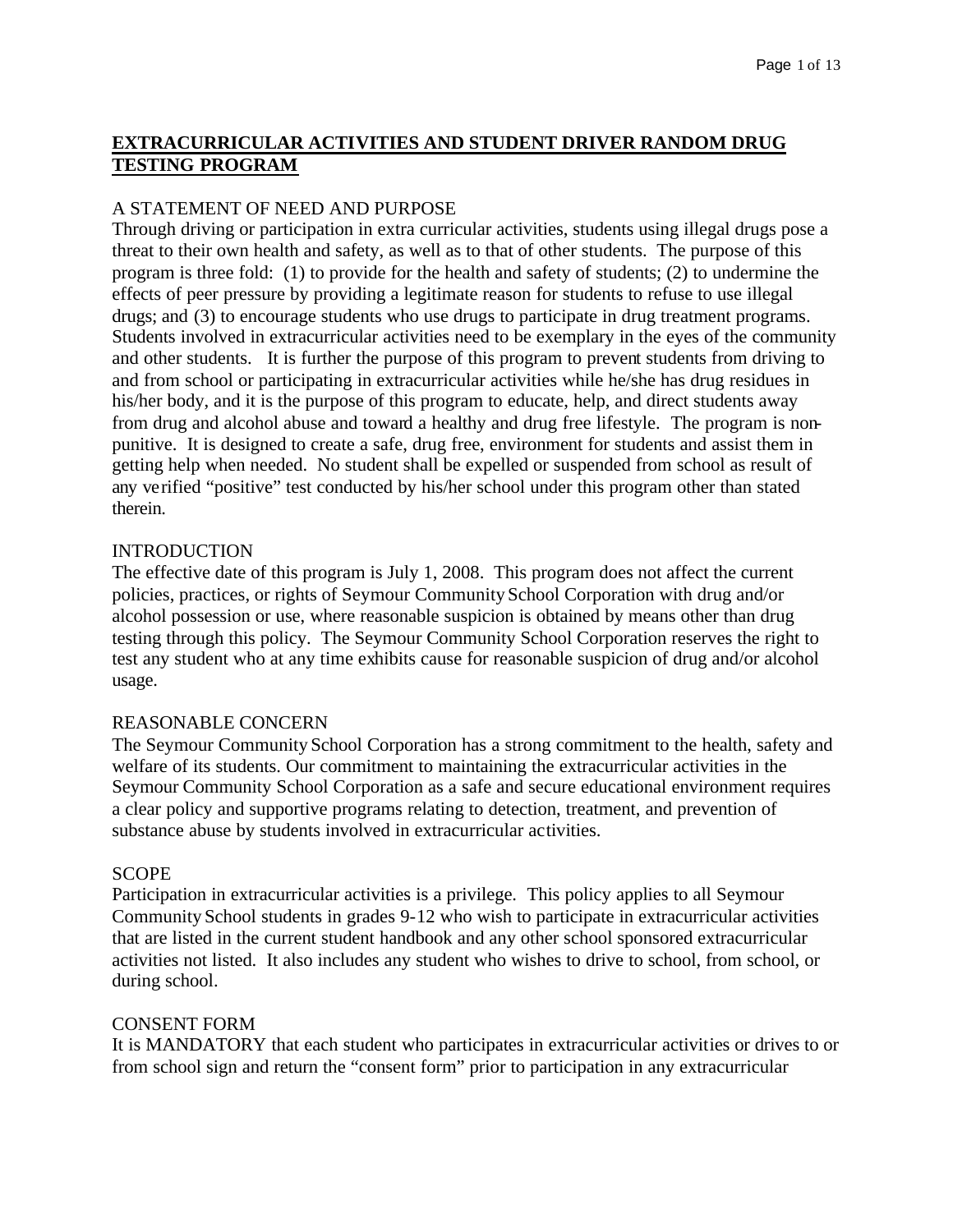activity. Failure to comply will result in non-participation and/or no issue of a student driving permit to school.

At the beginning of each selection date, school year or sport season, as determined by the Indiana High School Athletic Association, or when a student moves into the District and joins an activity, all students wishing to participate in that season's sports or activities will be subject to urine testing for illicit or banned substances during regular school hours. Up to 10% of eligible students may be randomly tested on up to a weekly basis anytime during the school year. Any student who refuses to submit to urine drug testing will not be allowed to practice or participate in designated extracurricular Seymour Community School activities or drive.

Each student shall be provided with a "consent form", which shall be dated and signed by the participant and by the parent/guardian. In so doing, the student is agreeing to participate in the random drug testing program at Seymour Community School Corporation.

## NON-PUNITIVE NATURE OF POLICY

No student will be penalized academically for testing positive for illegal drugs or banned substances under this policy. The results of drug tests pursuant to this policy will not be documented in any student's academic records. Information regarding the results of drug tests will not be disclosed to criminal or juvenile authorities absent legal compulsion by valid and binding subpoena or other legal process, which the Seymour Community School Corporation Board of Education will not solicit. In the event of service of any such subpoena or legal process, the student and the student's custodial parent, legal guardian, or custodian will be notified at least 72 hours before response is made by the Seymour Community School Corporation Board of Education, to the extent permitted by such subpoena or legal process.

#### *NON-ACADEMIC DISCIPLINE*

A student involved in extracurricular activities who tests positive will be subject to the disciplinary consequences listed as follows: (1) Athletic Department Code of Conduct; (2) Student Activities Code of Conduct; and Student Drivers. (See Appendix A)

#### APPEAL PROCESS

A student or parent may appeal the drug testing results and/or the disciplinary action through a written appeal to the Superintendent of Schools.

#### BANNED SUBSTANCES

For the purpose of this Policy, the following substances or their metabolites that can be tested for are considered illicit or banned for Seymour Community School Corporation students.

Alcohol Amphetamines Anabolic Steroids Barbiturates Benzodiazepines Cocaine Metabolites LSD Marijuana Metabolites Methadone Methaqualone Opiates Phencyclidine Propoxyphene

Other Specific Drugs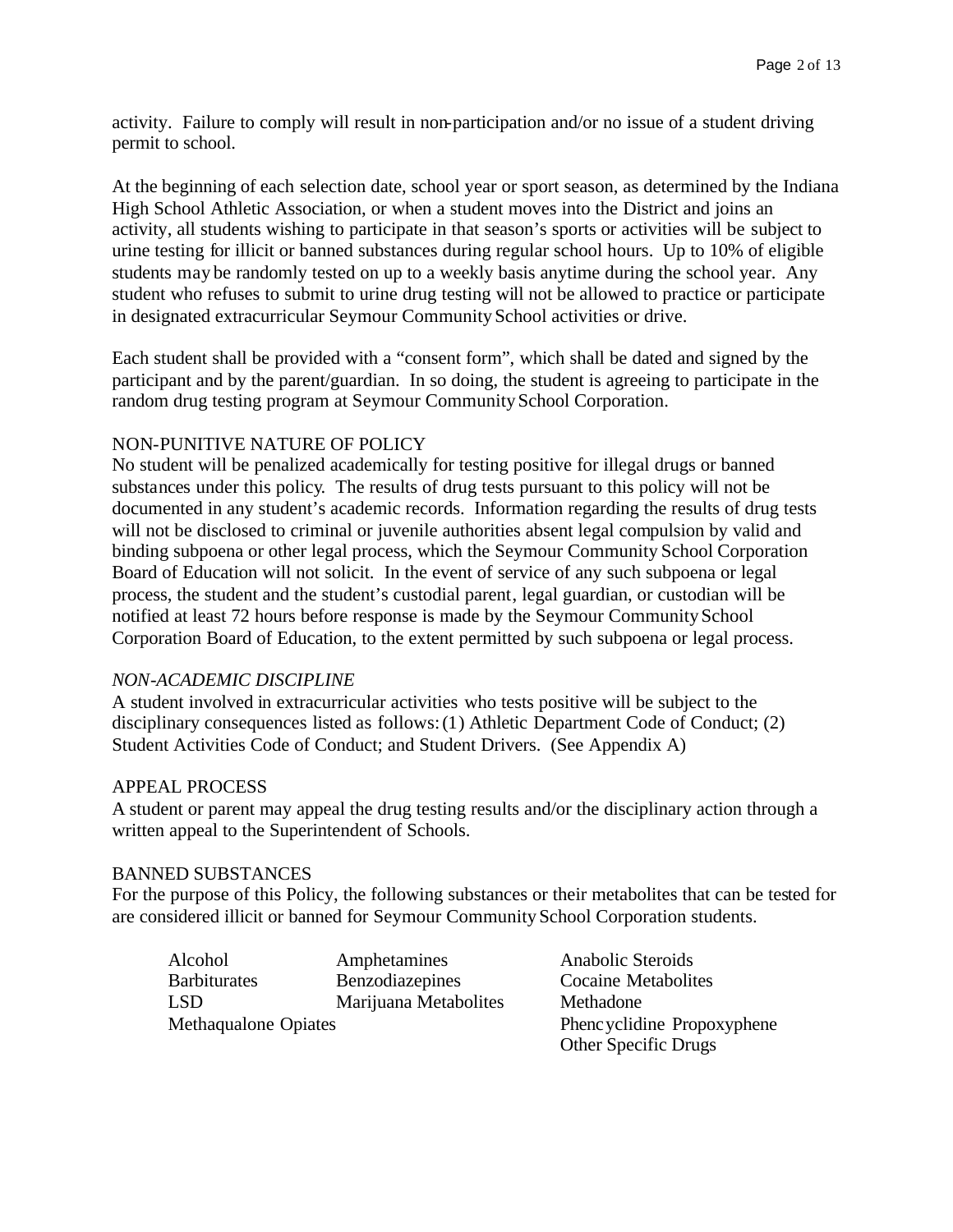TEST RESULTS

- (1) This program seeks to provide needed help for students who have a verified "positive" test. The student's health, welfare, and safety will be the reason for preventing students from participation in extracurricular activities and restrict him/her from driving to or from school.
- (2) The principal/designee will be notified of a student testing "positive" (that is, if the test shows that drug residues are in the student's system after using at least two different types of analyses). The principal/designee will notify the student and his/her parent/guardian. The student or his/her parent/guardian may submit any documented prescription, explanation, or information which will be considered in determining whether a "positive" test has been satisfactorily explained.
- (3) If the test is verified "positive", the principal/designee will meet with the student and his/her parent/guardian at a school corporation facility. The student and parent/gua rdian will be given the names of counseling and assistance agencies that the family may want to contact for help.

A student involved in athletics who tests positive will be subject to the disciplinary consequences outlined in the Athletic Department Code of Conduct. A student involved in non-athletic extracurricular activities will be subject to the disciplinary consequences outlined in the Student Activities Code of Conduct. A student driver who tests positive for alcohol will have his/her driving privileges suspended for six weeks. A student driver who tests positive for banned substances other than tobacco and alcohol will lose his/her driving privileges for nine-weeks or the remainder of the semester, whichever is longer. (See Appendix A)

A "follow up" test will be requested by the principal/designee after the suspension period and after such an interval of time that the substance previously found would normally have been eliminated from the body. If this "follow up" test is negative, the student will be allowed to resume extracurricular activities and/or driving. If a second "positive" result is obtained from the "follow up" test, or any later test of that participant, the same previous procedure for communication with the student and parent/guardian shall be followed. Discipline for initial and subsequent positive tests shall be applied as outlined in the Athletic Department Code of Conduct, Student Activities Code of Conduct, and discipline for student drivers (See Appendix A). In addition, the Seymour Community School Corporation reserves the right to continue testing at any time during the remaining school year any participating student who tested "positive" and did not make satisfactory explanation.

- (4) Information on a verified "positive" test result will be shared on a "need to know" basis with the student's coach or sponsor. The results of "negative" tests will be kept confidential to protect the identity of all students being tested.
- (5) Drug testing results sheets will be returned to the principal/designee identifying students by number and not by name. Names of students tested will not be kept in open files or on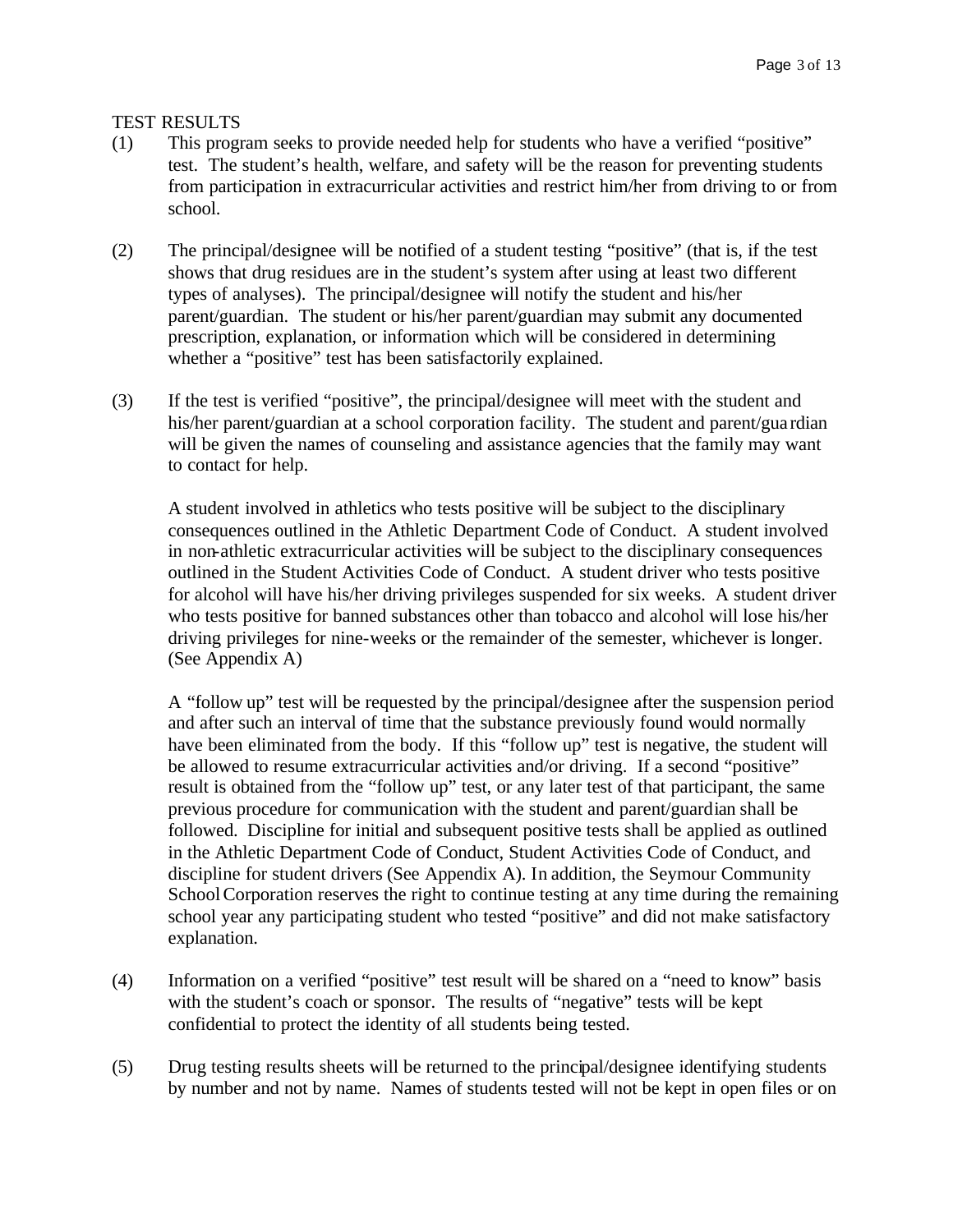any computer. Result sheets will be locked and secured in a location that only the principal/designee has access to.

STATISTICAL REPORTING AND CONFIDENTIALITY OF DRUG TEST RESULTS The testing laboratory may not release any statistics on the rate of positive drug tests to any person, organization, news publication or media without expressed written consent of the Seymour Community School Corporation Board of Education. However, the lab will provide the Building Principal with a quarterly report showing the number of tests performed, rate of positive and negative tests, and what substances were found in the positive urine specimens.

#### FINANCIAL RESPONSIBILITY

- (1) Under this policy, Seymour Community School Corporation will pay for all initial random drug tests, all initial reasonable suspicion drug tests, and all initial "follow up" drug tests. (Once a student has a verified "positive" test result and has subsequently tested negative from a "follow up " test, any future "follow up" drug test that must be conducted will be paid for by the student or his/her parent/guardian.
- (2) A request on appeal for another test of a "positive" urine specimen is the financial responsibility of the student or his/her parent/guardian.
- (3) Counseling and subsequent treatment by non-school agencies is the financial responsibility of the student or his/her parent/guardian.
- (4) A request by a parent/guardian/student to be tested by passing being drawn from the pool, will be the responsibility of the student or his/her parent/guardian.

#### CONFIDENTIALITY

Under this drug testing program, any staff, coach, or sponsor of Seymour Community School Corporation who may have knowledge of the results of a drug test will not divulge to anyone the results of the test of the disposition of the student involved, other than in the case of a legal subpoena being made upon that person in the course of a legal investigation. Once again, this will underscore the Seymour Community School Corporation commitment to confidentiality with regards to the program.

#### OTHER RULES

Apart from this drug testing program, Seymour Community High School Athletic Department and the coaching staff/sponsor of each sport/activity have their own training rules and requirements. Coaches/sponsors have the necessary authority to enforce those rules. Any student who violates a rule or requirement as a member of a team or activity will be subject to the consequences as defined in those rules and requirements.

#### TESTING PROCEDURES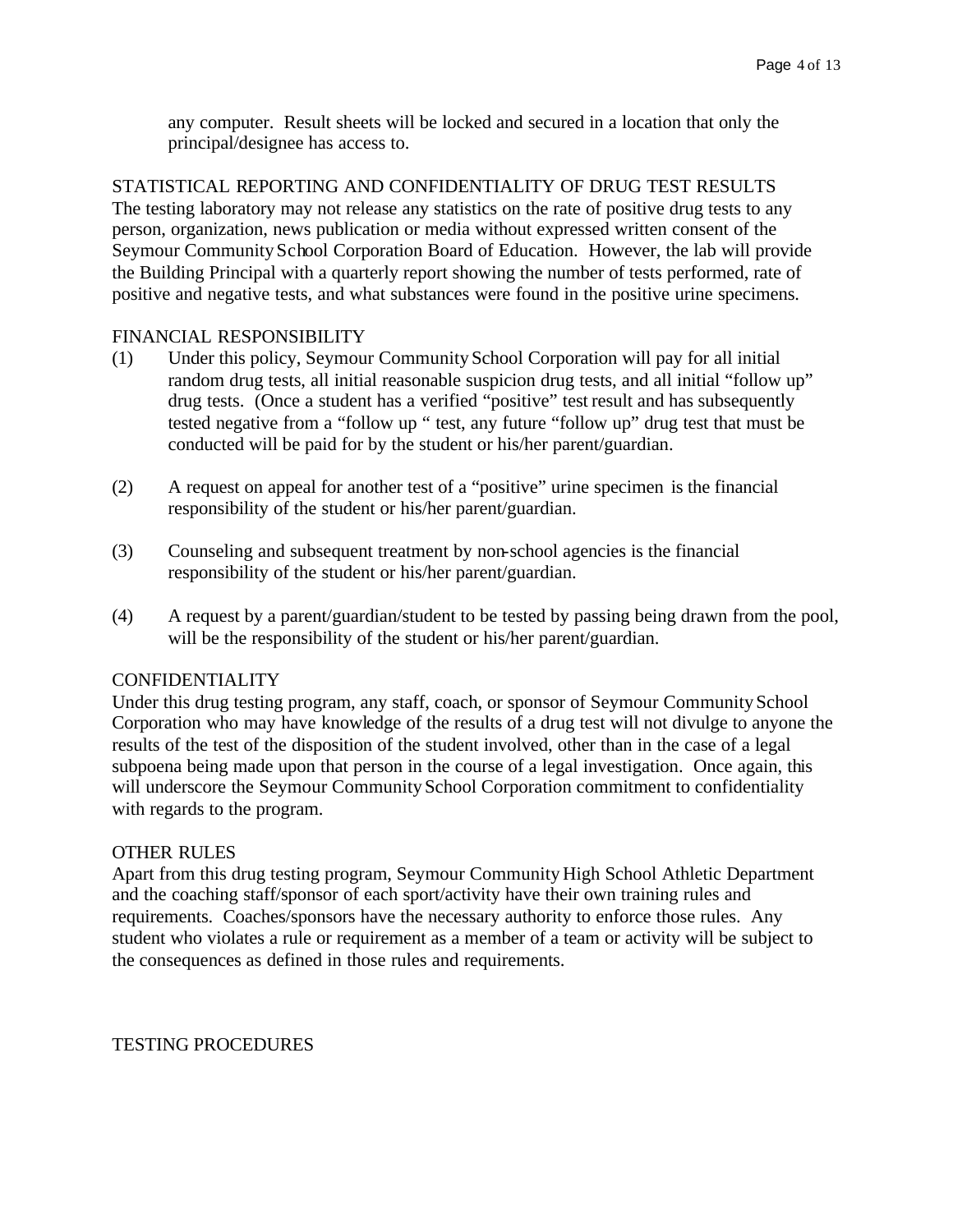- (1) The selection of participants to be tested will be done randomly by the principal/ designee, and selections will be made from time to time throughout the school year. Names will be drawn from one large pool of those agreeing to be tested. Testing may occur on a different day, Monday through Friday. Testing will occur during regular school hours.This variable schedule will keep students conscious of the possibility of being tested at any time during the year. Each student will be assigned a number that will be placed in the drawing. The principal/designee will use a system to assure that students are selected in a random fashion. This system will utilize a computer-based system designed specifically for the purpose of randomly selecting individuals for drug testing.
- (2) If the student shows signs of reasonable suspicion, the principal/administrative designee may call the student's parent/guardian and ask that the student be tested. Factors will include, but are not limited to, excessive discipline problems and /or excessive absences from school. Also, a parent/guardian may request that his/her students name be placed in the pool.
- (3) No student will be given advance notice or early warning of the testing. In addition, a strict chain of custody will be enforced to eliminate invalid tests or outside influences.
- (4) Upon being selected for a urinalysis test under this policy, either by random draw, reasonable suspicion, request of a parent/guardian, or a "follow-up" test, a student will be required to provide a sample of "fresh" urine according to the quality control standards and policy of the laboratory conducting the urinalysis.
- (5) All students will remain under school supervision until they have produced an adequate urine specimen. If unable to produce a specimen, the student will be given up to 24 ounces of fluid. If still unable to produce a specimen within two hours, the student will be taken to the principal's office and told he/she is no longer eligible for any of the extracurricular activities. In addition, the parents/guardian will be telephoned and informed the student is unable to produce a sample for the testing procedure and that he/she may be tested at a later date to be reinstated for eligibility.
- (6) All specimens registering below 90.5 degrees or above 99.8 degrees Fahrenheit will be invalid. There is a heat strip on each of the specimen bottles indicating the validity of the urine specimen by temperature. If this occurs, another specimen must be given by the student.
- (7) If it is proven that tampering or cheating has occurred during the collection, the student will become ineligible for all the "extracurricular activities" for the remainder of the school year. This will be reported to the parent/guardian.
- (8) Immediately after the specimen is taken, the student may return to class with an admit slip or pass with the time he/she left the collection site. The principal/designee must time and sign the pass.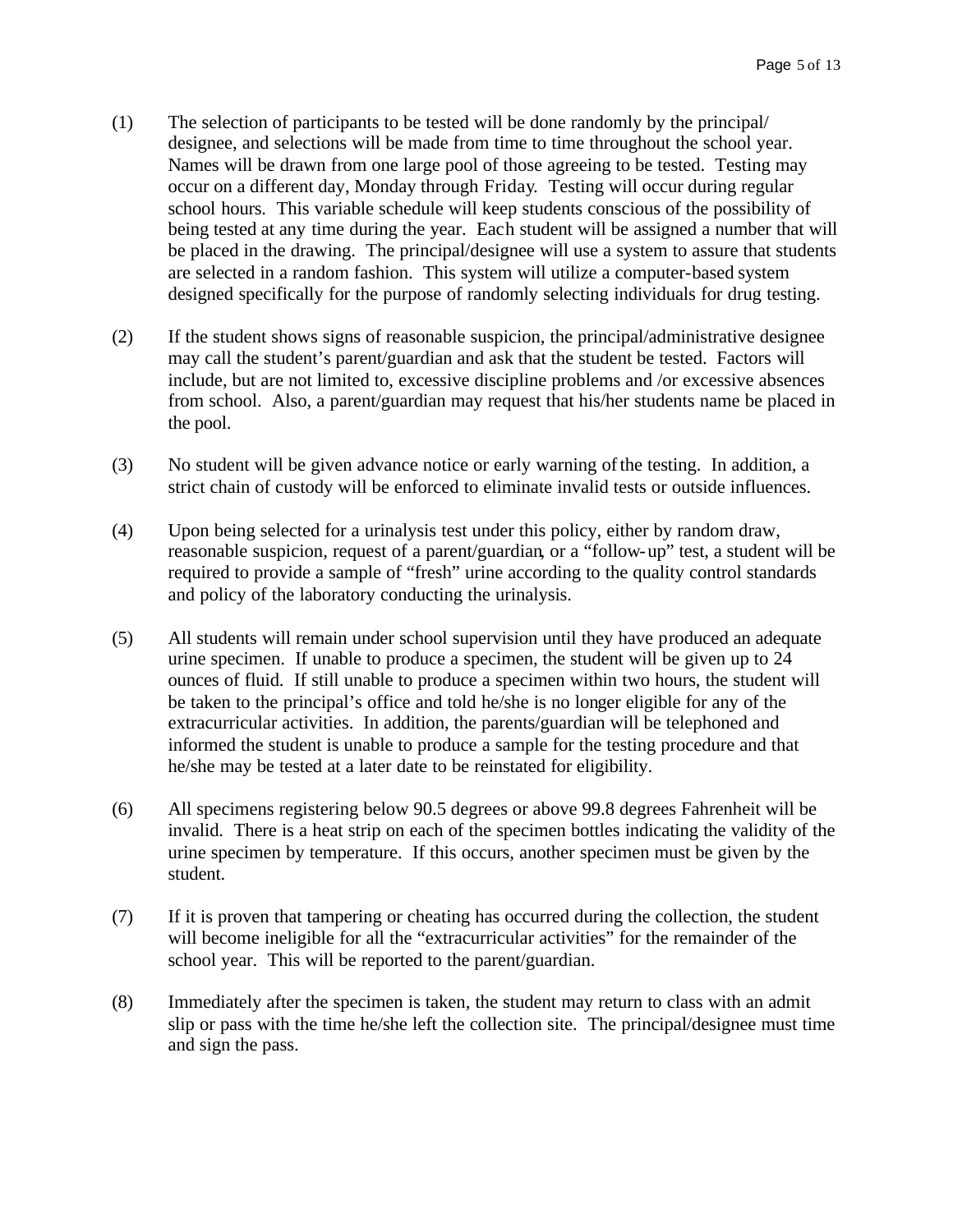- (9) The specimens will then be turned over to the testing laboratory, and each specimen will be tested for alcohol, nicotine, and "street drugs" (which may include all drugs listed as controlled substances under the laws of the state of Indiana). Also "performance enhancing" drugs such as steroids may be tested.
- (10) The laboratory selected must follow the standards set by the Department of Health and Human Services. It must be certified under the auspices of the Clinical Laboratory Improvement Act (CLIA) and the Joint Commission of Accreditation of Healthcare Organizations (JCAHO).

# CHAIN OF CUSTODY

- (1) The certified laboratory will provide training and direction to those who supervise the testing program, set up the collection environment, and guarantee specimens and supervise the chain-of-custody. To maintain anonymity, the student's number, not name, will be used.
- (2) The principal/designee will be responsible for escorting students to the collection site. The student should bring all materials with him/her to the collection site and should not be allowed to go to his/her locker. (The administrator should not bring all the students drawn from the pool to the collection site simultaneously. Calling four or five students at a time allows the collections to be carried out quickly and will not cause students to wait a long time, thereby creating a loss of important time from class. Athletes may be called after school, perhaps during practice time.)
- (3) Before the student's urine is tested by the laboratory, students will agree to fill out, sign and date any form which may be required by the testing laboratory. If a student chooses, he/she may notify the administrator that he/she is taking a prescription medication.
- (4) A sanitized kit containing a specimen bottle will be given to each student. The bottle will remain in the student's possession until a seal is placed upon the bottle. The student will sign that the specimen has been sealed. The seal may be broken only by the lab testing the specimen.
- (5) If the seal is tampered with or broken, after leaving the student's possession and prior to arriving at the lab, the specimen is invalid. The student will be called again as soon as possible. The student will remain eligible for extracurricular activities subsequent to a retest.
- (6) The supervisor obtaining the urine specimen will be of the same gender as the student. Students will be instructed to remove all coats and wash their hands in the presence of the supervisor prior to entering the restroom. The door will be closed so that the student is by himself/herself in the restroom to provide a urine specimen. The supervisor will wait outside the restroom. The student will have two minutes to produce a urine specimen.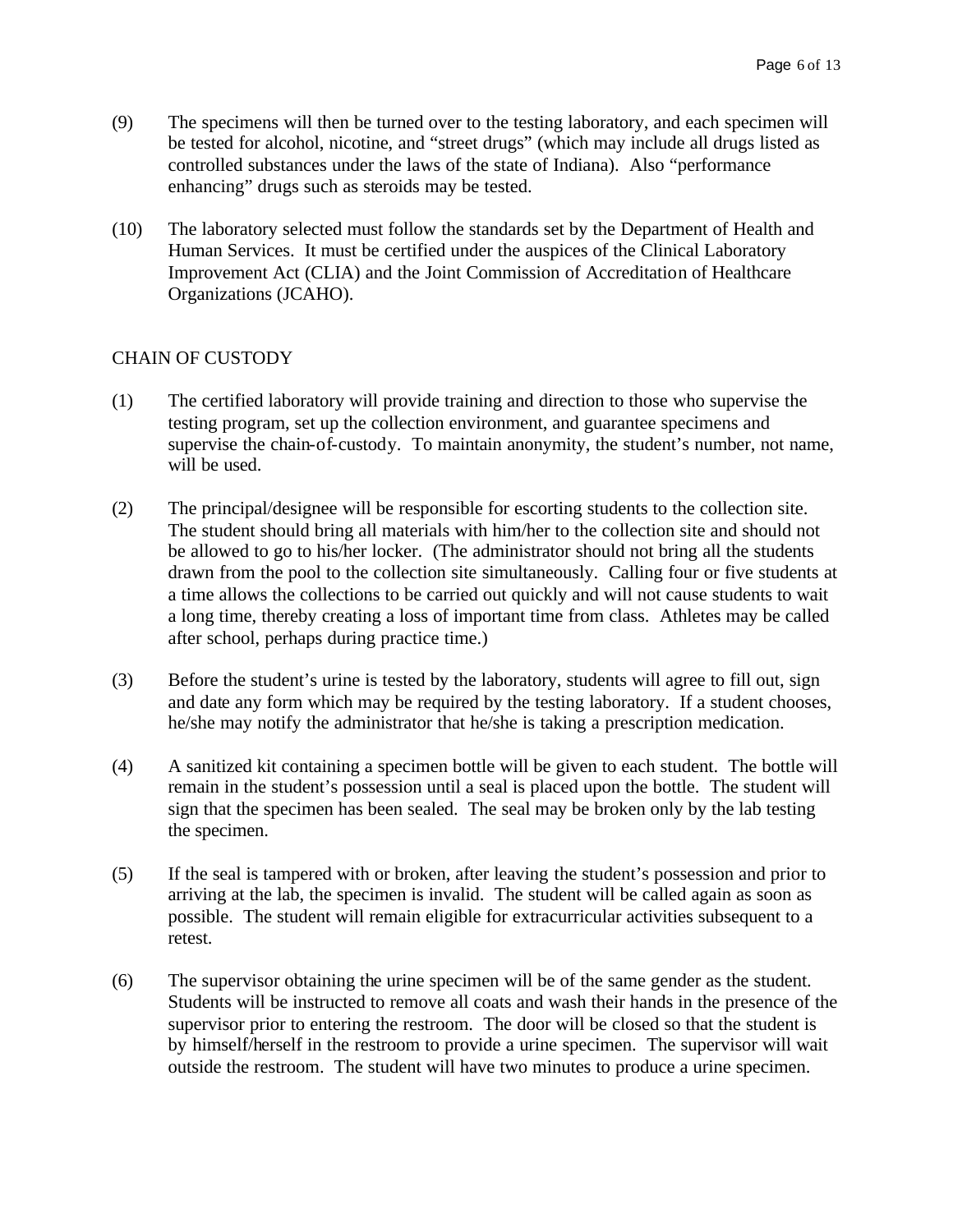The commode will contain a blue dye so the water cannot be used to dilute the sample. The faucets in the restroom will be shut off.

- (7) After it has been sealed, the specimen will be transported to the testing laboratory by lab personnel. The testing laboratory will report the results back to the principal/designee.
- (8) In order to maintain confidentiality, the container which contains the urine specimen to be tested will not have the name of the student on the container. Instead the student's random identification number will appear on the container. Also, the result sheet for the urinalysis will be mailed back to the principal/designee with no name attached; only the student's random identification number will appear on the result sheet.

## COLLECTION PROCESS

Selected student athletes report from class to the collection site. A specimen of urine is collected following this process:

- a. Student first is asked to wash their hands with soap and water and dry them.
- . b. No purses, bags or containers may be taken into the collection area with the student. All extra coats, vests, jackets, sweaters, etc., are to be removed before entering the collection area.
- c. The drug testing custody and control form is completed by the Student and collector.
- d. The collector prepares the urine bottles by placing the temperature sticker on the side of the bottles.
- e. The collector adds a blueing agent (food coloring) to the water in the urinal or toilet.
- f. The student is told to urinate directly into the provided container and should provide a sufficient amount of urine (45 ml) in one attempt. The student is also told they are to hand the container of urine to the collector.
- g. The student steps up to the urinal or enters the stall to collect the specimen, then hands the container to the collector. The student may then rewash their hands.
- h. With the student watching, the collector will recap the specimen bottles tightly.
- i. The collector checks the volume, reads the records the temperature within four minutes of collection, and looks for evidence of tampering. If tampering is suspected, a second specimen will be requested. A second suspected tampered specimen will be considered **refusal to test** and the Principal notified.
- j. The collector takes the properly signed and initialed bottle seals and places them over the caps and sides of the bottles.
- k. The student is asked to initial the transport bag.
- l. The sealed bottles are placed inside the transport bag and the top sealed as directed.
- m. The top lab copies of the drug testing custody and control form are folded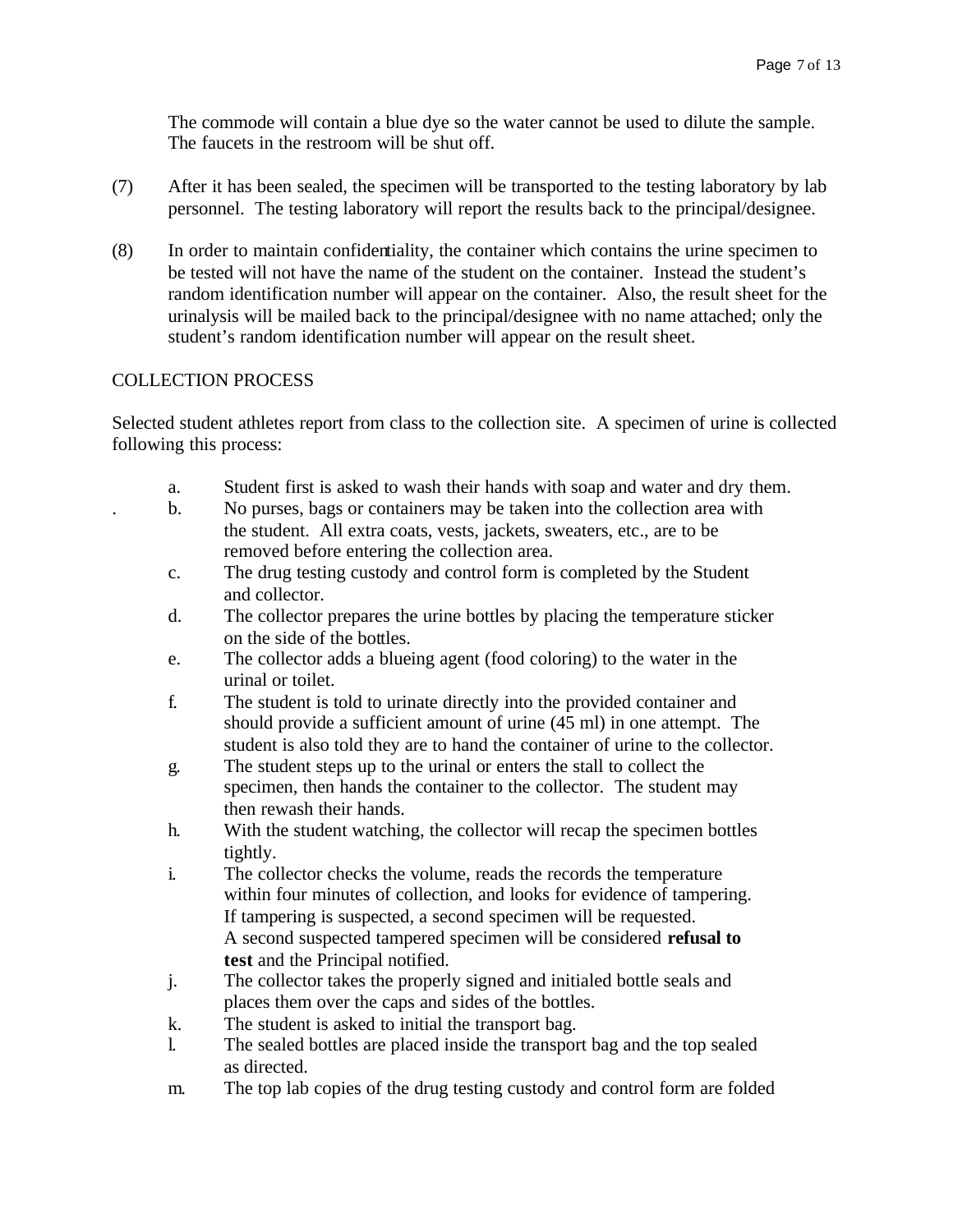with the top portion visible to the outside and placed in the Requisition Pouch. This pouch is then sealed as indicated. The student is given the donor copy of the form.

- n. While the student watches, the sealed specimen bag is carried to a secured storage area.
- o. The Student is then sent back to class.
- p. The collector distributes the remaining copies of the form as required, being responsible for getting the appropriate copy of the form to the Certifying Scientist in a timely manner.
- q. The Principal will be notified immediately of any student who refuses to give a urine sample.

## CERTIFYING SCIENTIST RESPONSIBILITIES

The Certifying Scientist will review all results of urine drug testing. Any urine specimen testing positive for illicit or banned substances will be handled in the following manner:

- a. The Certifying Scientist determines if any discrepancies have occurred in the **Chain of Custody.**
- b. Depending on the substances found in the urine, if necessary the Certifying Scientist will contact the parent/guardian/custodian to determine if the student is on any prescribed medication from a physician.
- c. If the student is on medication, the parent/guardian/custodian will be asked to obtain a letter from the prescribing physician, with five working days, to document what medications the student is currently taking. Failure to provide such requested information will be considered a positive result.
- d. The Certifying Scientist will then determine if any of the prescribed medications resulted in the positive drug screen.
- e. Finally, the Certifying Scientist, based on the information given, will certify the drug test results as positive or negative and report this to the Building Principal, initially reporting positive results by phone. The Certifying Scientist will also notify the Prevention Coordinator that a drug test returned positive giving only the dates of the collection and reporting.
	- (1) For example, a drug screen positive for codeine my be ruled negative by the Certifying Scientist when he receives a letter from the treating physician that the student has been prescribed Tylenol with codeine as a pain medication following tooth extraction.
	- (2) Or, if the student has a positive drug screen for codeine and has no documented physician order for the medication (maybe a parent gave the student one of their pills), this would likely be ruled a positive drug test by the Certifying Scientist.
	- (3) Drug screens positive for illicit drugs (marijuana, heroin, cocaine or alcohol, etc.) would automatically be considered positive by the Certifying Scientist.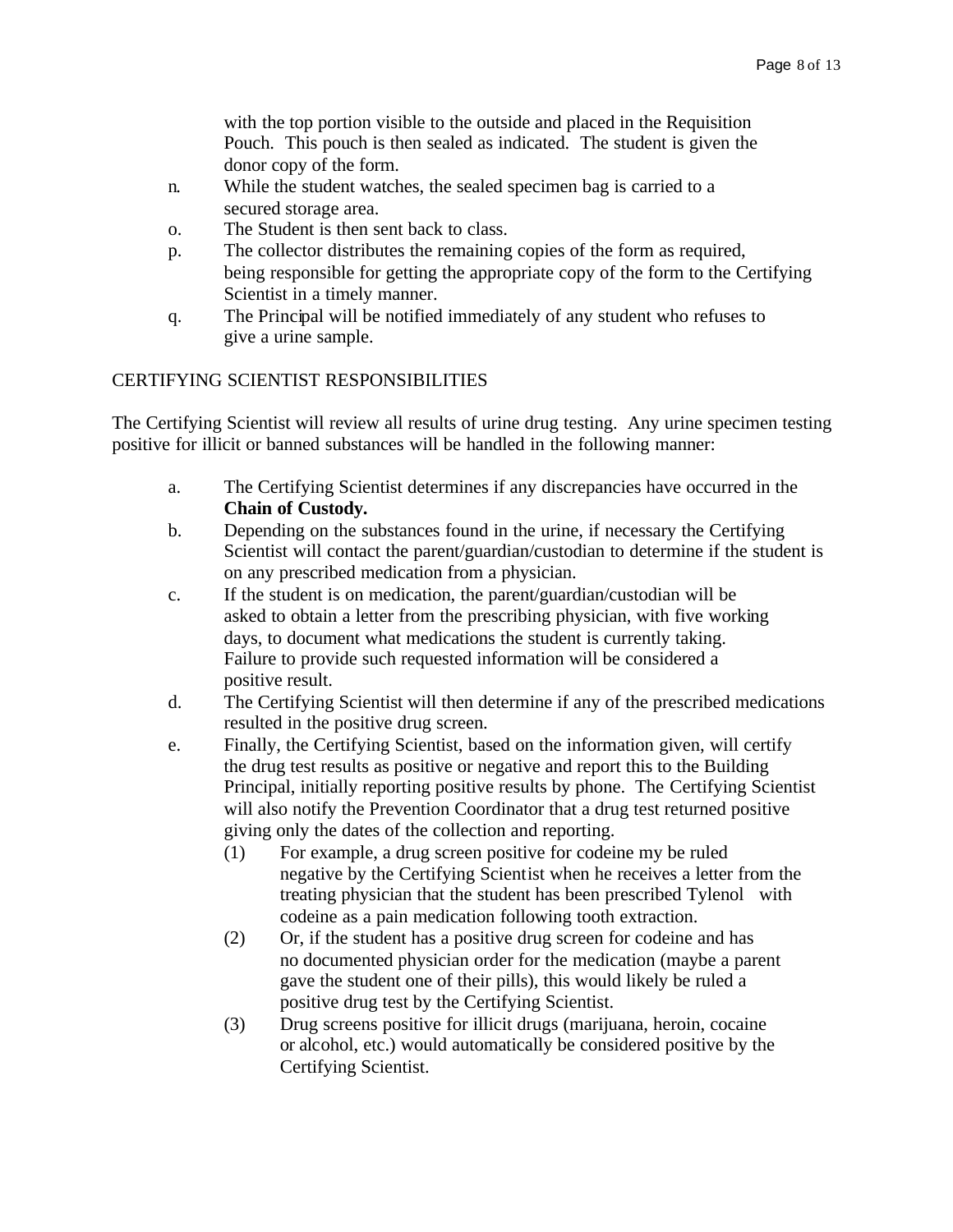- f. The Certifying Scientist may use quantitative results to determine if positive results on repeat tests indicated recent use of illicit or banned substances or the natural decline of levels of the illicit or banned substance from the body. If the Certifying Scientist feels the quantitative levels determined to be above the established cutoffs do not reflect current use but natural decay, then a negative results may be reported.
- g. The Certifying Scientist will complete the final review on the drug testing custody and control form and return the appropriate copy to the Building Principal in a confidential manner.

### PICK-UP PROCESS

The Vendor is responsible for seeing that specimens are delivered to or picked up by the testing laboratory and the Chain of Custody form properly annotated.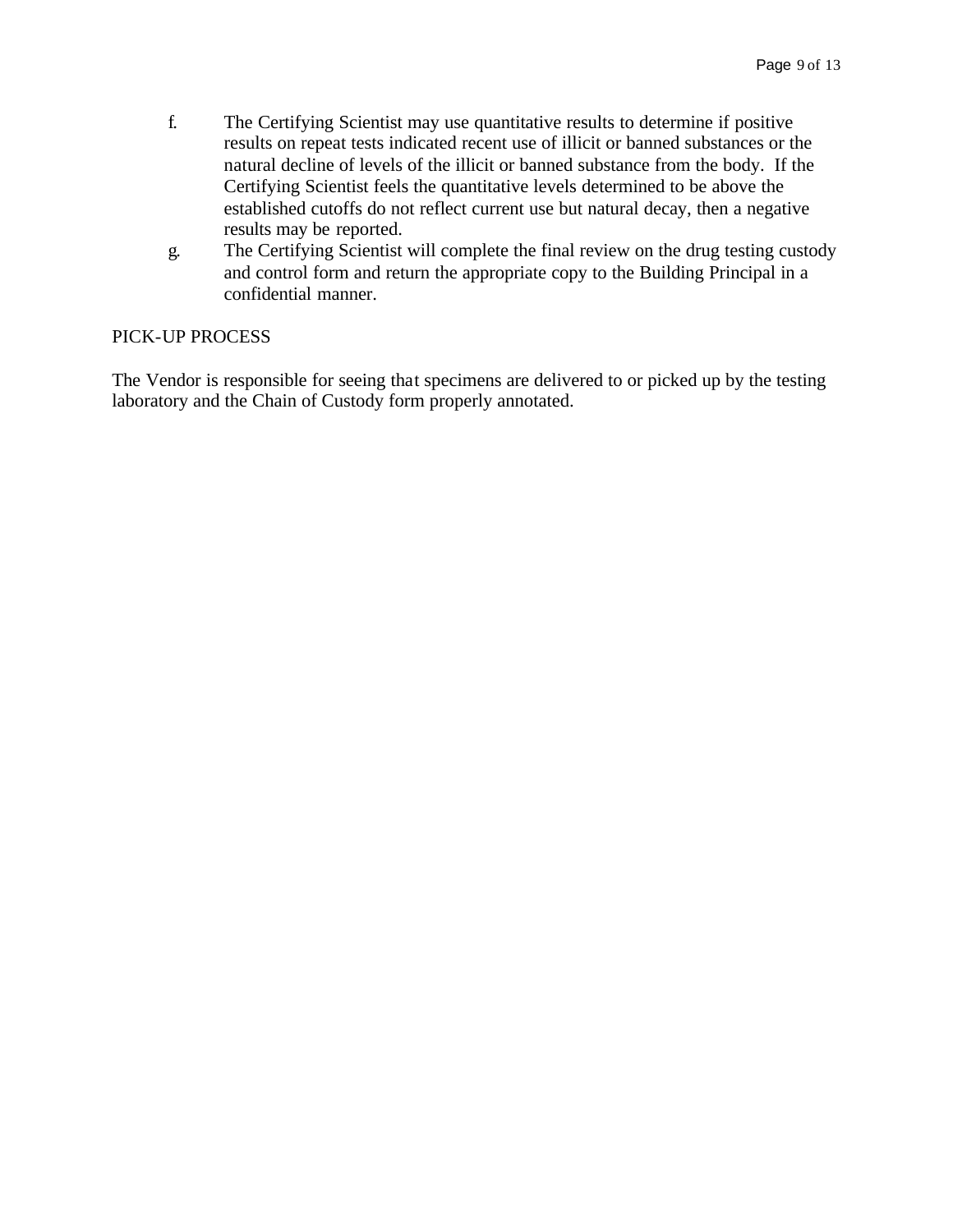**EXTRACURRICULAR ACTIVITIES AND STUDENT DRIVER RANDOM DRUG TESTING PROGRAM**

# Appendix A

**·** Extracurricular Consent Form **·** Athletic Department Code of Conduct **·** Student Activity Code of Conduct **·** Student Driver

**SEYMOUR COMMUNITY SCHOOL CORPORATION**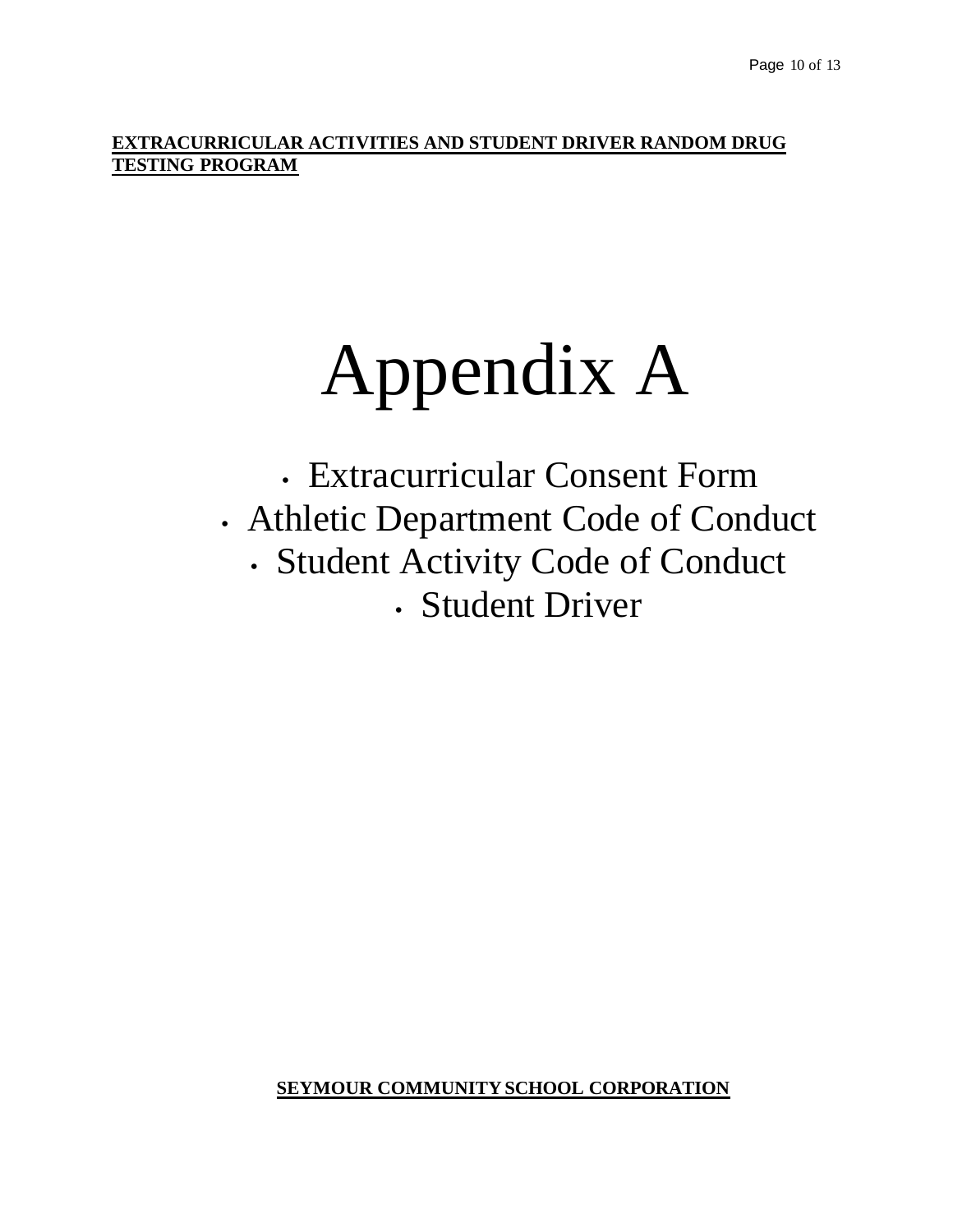#### **EXTRACURRICULAR CONSENT FORM**

I have received and have read and understand a copy of the "Seymour Community School Corporation Extracurricular Activities Drug Testing Program", including non-academic disciplinary procedures under the Seymour High School Athletic Department Code of Conduct, the Student Activities Code of Conduct, and for student drivers. I desire that \_\_\_\_\_\_\_\_\_\_\_\_\_\_\_\_\_\_\_\_\_\_\_\_\_\_\_\_\_\_ participate in this program, and in the extracurricular program of Seymour Community School Corporation, and hereby, voluntarily agree to be subject to its terms for the entire high school career (grades  $9 -12$ ). I accept the method of obtaining urine specimens, testing, and analyses of such specimen, and all other aspects of the program. I agree to cooperate in furnishing urine specimens that may be required from time to time.

I further agree and consent to the disclosure of the sampling, testing, and results provided for this program. This consent is given pursuant to all State and Federal Privacy Statutes, and is a waiver of rights to nondisclosure of such test records and results only to the extent of the disclosures in the program.

Date:\_\_\_\_\_\_\_\_\_\_\_\_\_\_\_\_\_\_\_\_\_\_\_\_\_\_\_\_\_\_\_\_, 19\_\_\_\_\_

Student Signature Parent/Guardian Signature

Board Policy 5112 [EXTRACURRICULAR ACTIVITIES AND STUDENT DRIVER RANDOM DRUG TESTING PROGRAM] and administrative guidelines and procedures are available at the Seymour High School office or Administration Building (812-522-3340).

\_\_\_\_\_\_\_\_\_\_\_\_\_\_\_\_\_\_\_\_\_\_\_\_\_\_\_\_\_\_\_\_\_\_ \_\_\_\_\_\_\_\_\_\_\_\_\_\_\_\_\_\_\_\_\_\_\_\_\_\_

I, \_\_\_\_\_\_\_\_\_\_\_\_\_\_\_\_\_\_\_\_\_\_\_\_\_\_\_\_\_\_\_\_\_\_, have decided not to participate in any extracurricular activities sponsored by Seymour Community School Corporation for the remainder of this school year. In order for me to participate in the extracurricular activity program at a later date, I understand, that I must submit to a urinalysis

\_\_\_\_\_\_\_\_\_\_\_\_\_\_\_\_\_\_\_\_\_\_\_\_\_\_\_\_\_\_\_\_\_\_\_ \_\_\_\_\_\_\_\_\_\_\_\_\_\_\_\_\_\_\_\_\_\_\_\_\_\_

\_\_\_\_\_\_\_\_\_\_\_\_\_\_\_\_\_\_\_\_\_\_\_\_\_\_\_\_\_\_\_\_\_\_\_ \_\_\_\_\_\_\_\_\_\_\_\_\_\_\_\_\_\_\_\_\_\_\_\_\_\_

Student Signature Date

Parent/Guardian Signature Date

**Student Activities Code of Conduct**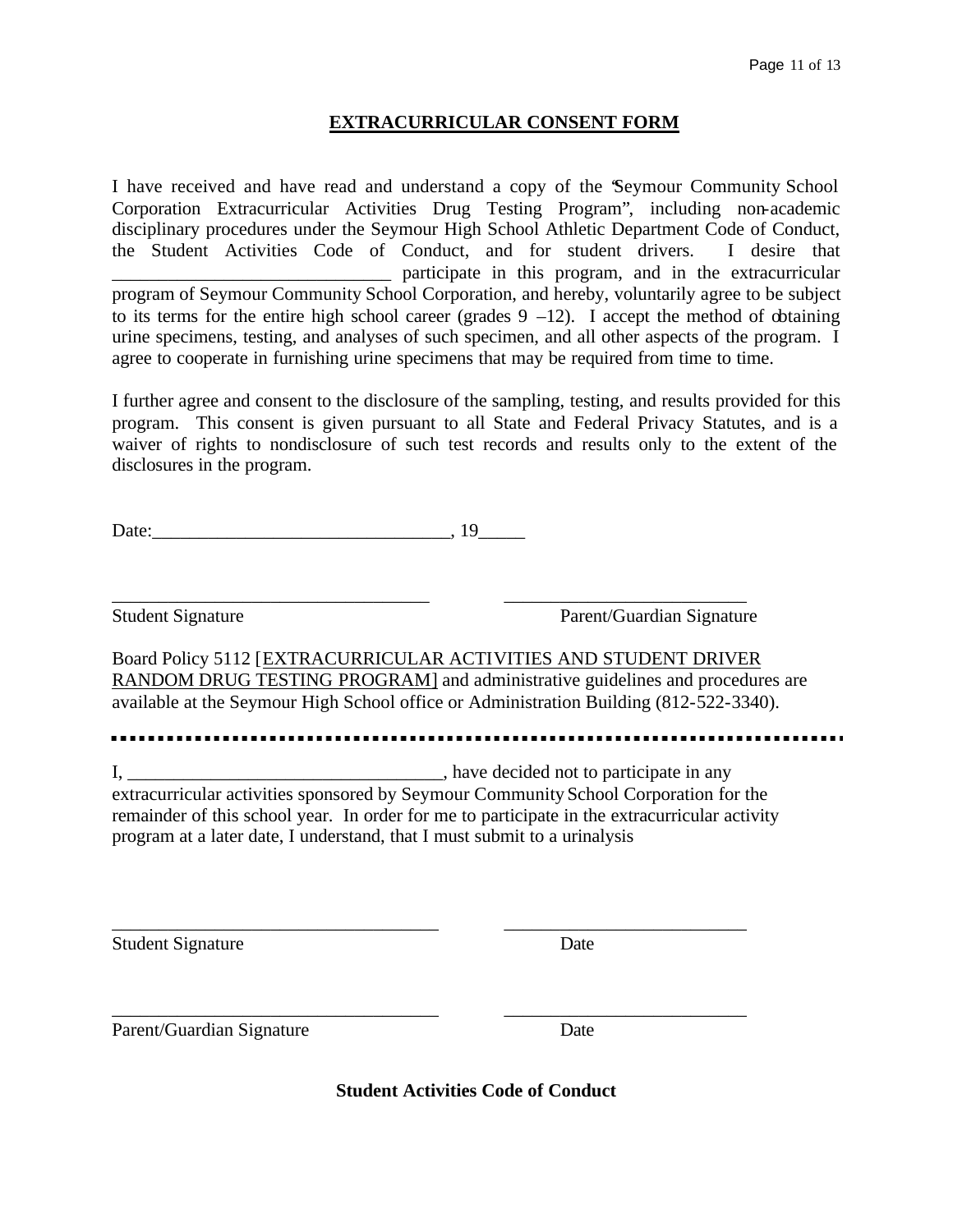#### **Non-Athletic Extra Curricular Activity Classifications**

**Class A**—Positive test results for participants in these activities will result in a 30 calendar day suspension.

Student Government Foreign Language Clubs (Spanish, French, Latin, German) National Honor Society Key Club Renaissance CARR Club Other extra curricular organizations as determined by the principal and sponsor

**Class B**—Positive results for participants in these activities will result in the following suspensions:

20% of the scheduled events/performances/competitions\* if there are 5 or more 25% of the scheduled events/performances/competitions if there are 4 33% of the scheduled events/performances/competitions if there are 3 50% of the scheduled events/performances/competitions if there are 2 100% of the scheduled events/performances/competitions if there is 1

BPA FFA Choir **Band** Drama Newspaper Yearbook Academic Teams Cheerleading Other extra curricular organizations as determined by the principal and sponsor

\*Students will be allowed to attend practices during the suspension period. Suspensions not completed in the current season/activity/school year will carry into the next season/activity/school year.

The second confirmed alcohol or drug offense by a student, regardless of the method of its discovery, shall result in a 365 day suspension from all extra curricular activities.

Subject to appeal.

#### **Athletic Department Code of Conduct**